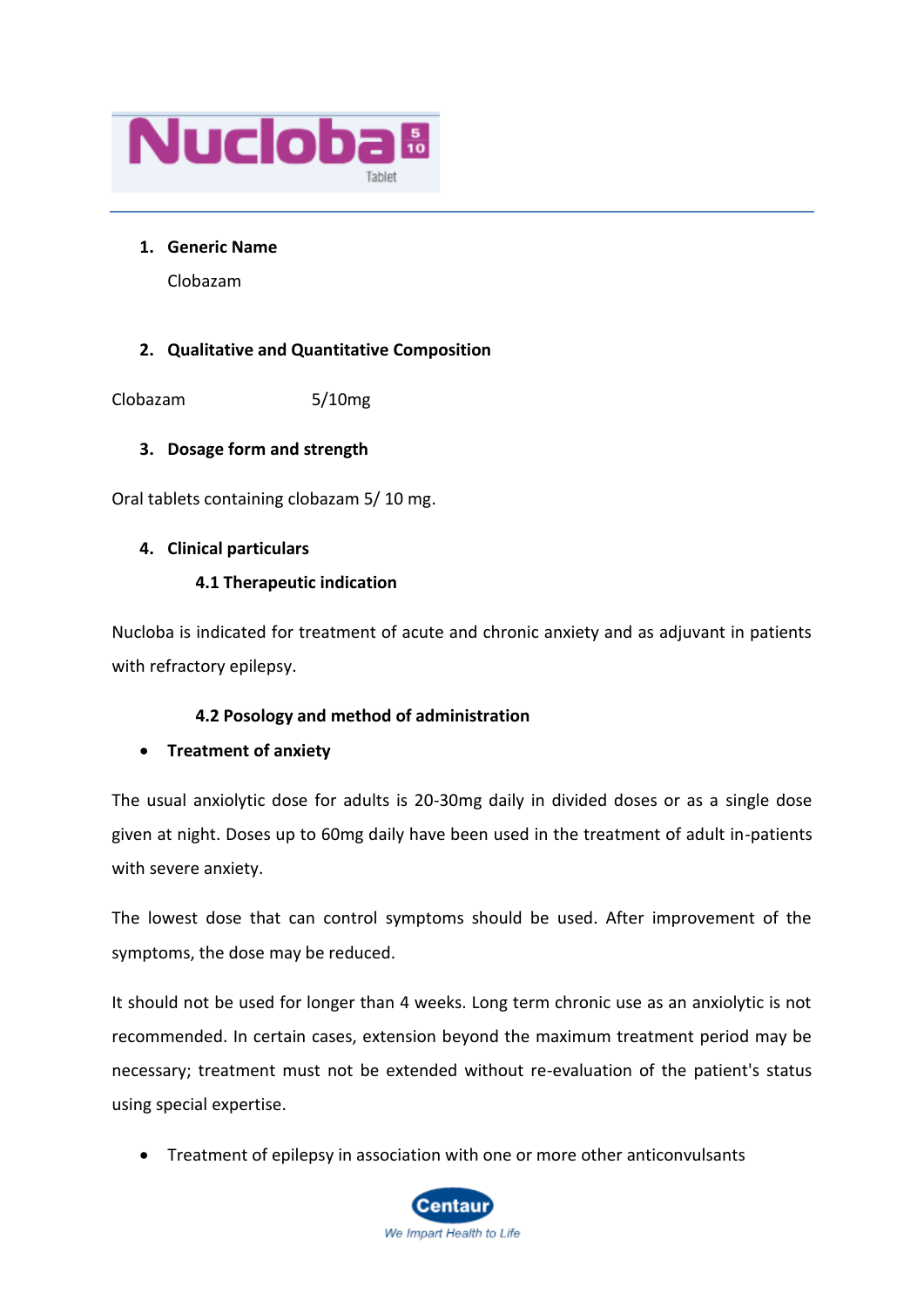Adults: In epilepsy a starting dose of 20-30mg daily is recommended, increasing as necessary up to a maximum of 60mg daily.

When prescribed for children treatment requires low initial doses and gradual dose increments under careful observation. It is recommended that normally treatment should be started at 5mg daily. A maintenance dose of 0.3 to 1mg/kg body weight daily is usually sufficient.

As there is no age appropriate formulation to enable safe and accurate dosing, no dosage recommendations can be made in children under 6 years of age.

## **4.3 Contraindication**

Nucloba Tablets must not be used:

- In patients with hypersensitivity to benzodiazepines or any of the excipients of Nucloba.
- In patients with any history of drug or alcohol dependence (increased risk of development of dependence).
- In patients with myasthenia gravis (risk of aggravation of muscle weakness).
- In patients with severe respiratory insufficiency (risk of deterioration).
- In patients with sleep apnoea syndrome (risk of deterioration).
- In patients with severe hepatic insufficiencies (risk of precipitating encephalopathy).
- During the first trimester of pregnancy.
- In breast-feeding women.

Benzodiazepines must not be given to children without careful assessment of the need for their use. Clobazam must not be used in children between the ages of 6 months and 3 years, other than in exceptional cases for anticonvulsant treatment where there is a compelling indication. As there is no age appropriate formulation to enable safe and accurate dosing, no dosage recommendations can be made in children under 6 years of age

### **4.4 Special warnings and precautions for use**

• Amnesia

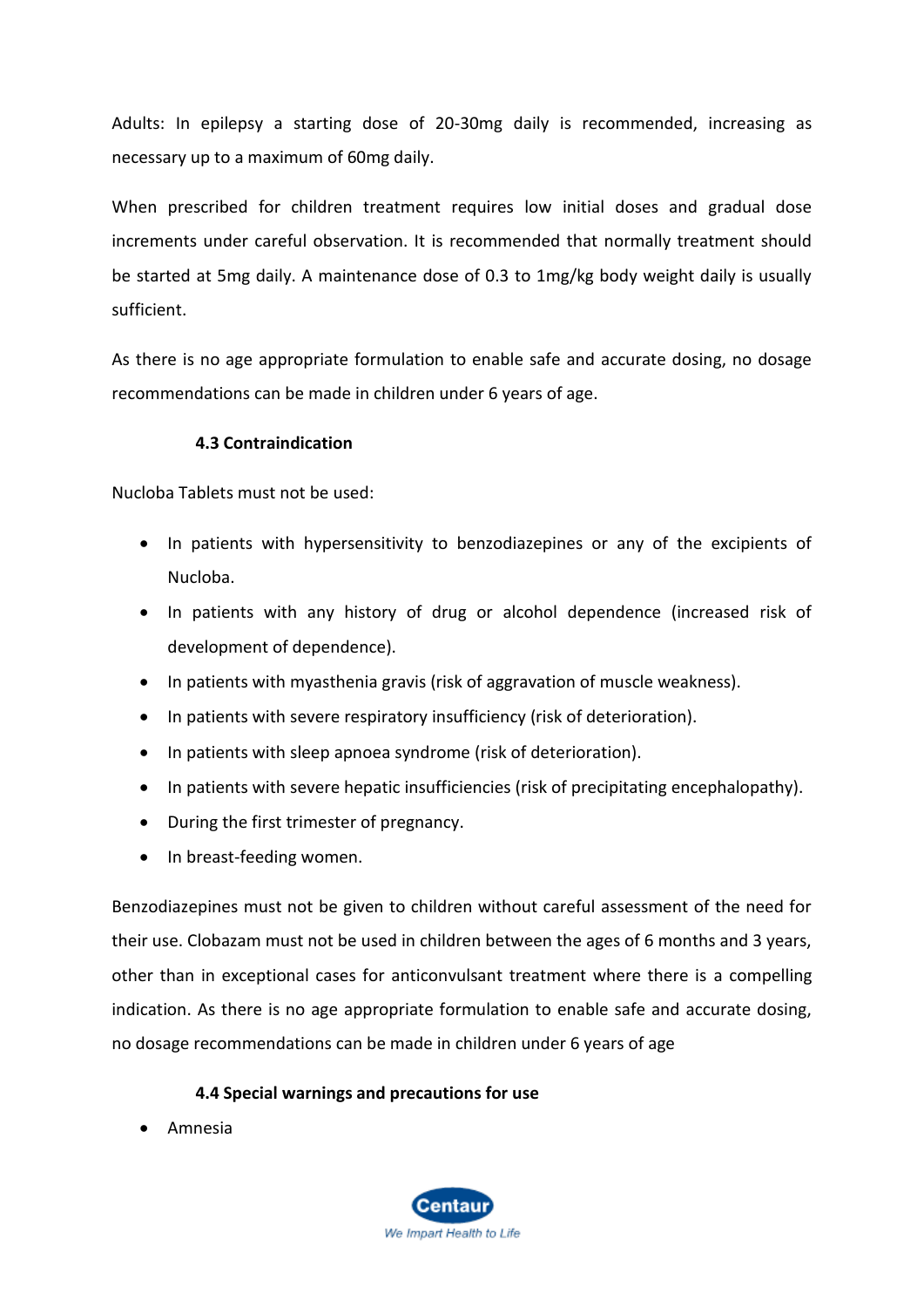Amnesia may occur with benzodiazepines. In case of loss or bereavement psychological adjustment may be inhibited by benzodiazepines. Special caution is necessary if Clobazam is used in patients with myasthenia gravis, spinal or cerebellar ataxia or sleep apnoea. A dose reduction may be necessary.

#### • Muscle weakness

Clobazam can cause muscle weakness. Therefore, in patients with pre-existing muscle weakness or spinal or cerebellar ataxia or sleep apnoea, special observation is required and a dose reduction may be necessary. Clobazam is contraindicated in patients with myasthenia gravis.

### • Depression and personality disorders

Disinhibiting effects may be manifested in various ways. Suicide may be precipitated in patients who are depressed and aggressive behaviour towards self and others may be precipitated. Extreme caution should therefore be used in prescribing benzodiazepines in patients with personality disorders.

#### • Dependence

Use of benzodiazepines - including Clobazam - may lead to the development of physical and psychic dependence upon these products. The risk of dependence increases with dose and duration of treatment; it is also greater in patients with a history of alcohol or drug abuse. Therefore the duration of treatment should be as short as possible.

Once physical dependence has developed, abrupt termination of treatment will be accompanied by withdrawal symptoms (or rebound phenomena). Rebound phenomena are characterised by a recurrence in enhanced form of the symptoms which originally led to Clobazam treatment. This may be accompanied by other reactions including mood changes, anxiety or sleep disturbances and restlessness.

A withdrawal syndrome may also occur when abruptly changing over from a benzodiazepine with a long duration of action (for example, Clobazam) to one with a short duration of action.

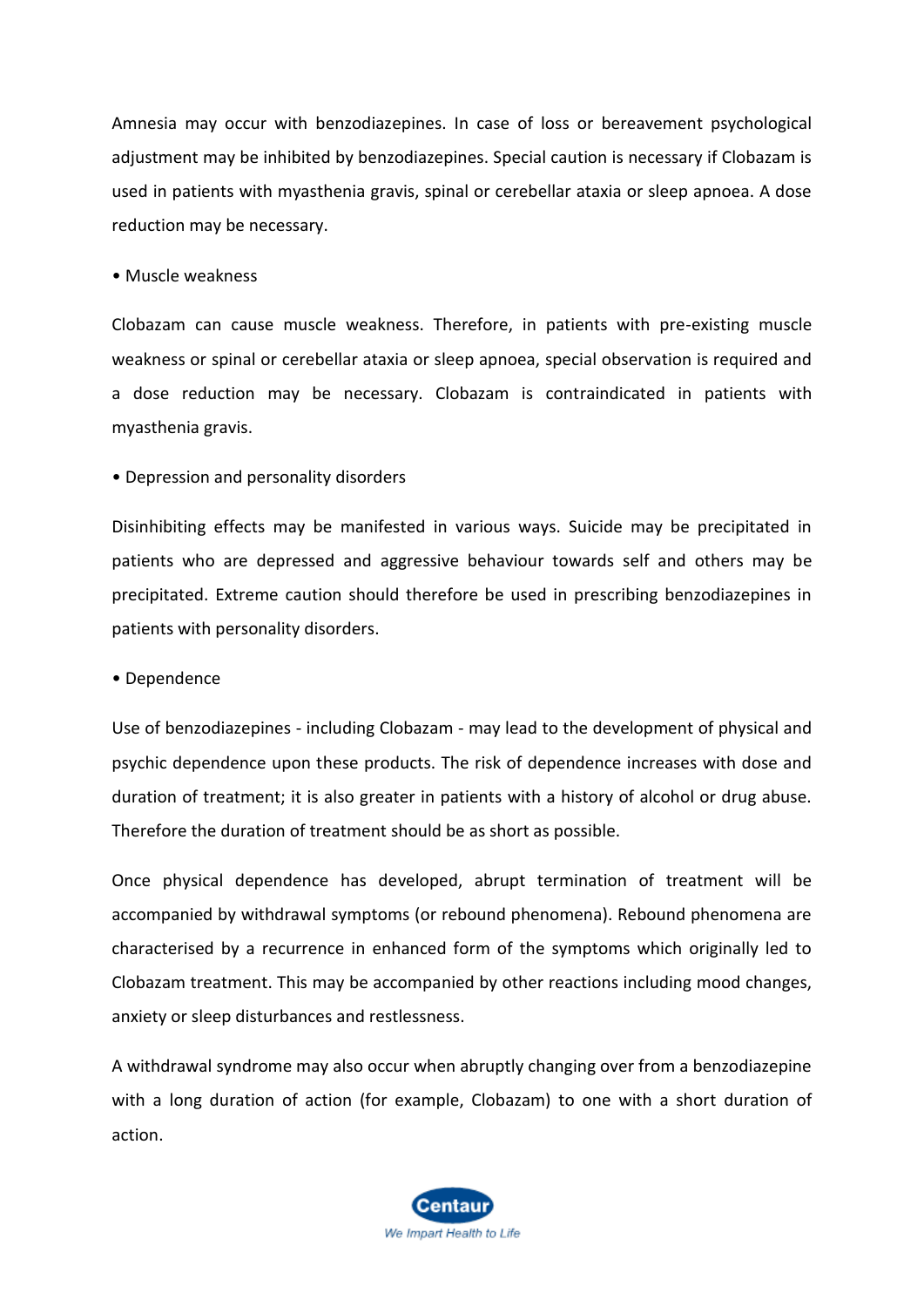### • Serious Skin Reaction

Serious skin reactions, including Stevens Johnson syndrome (SJS) and toxic epidermal necrolysis (TEN), have been reported with Clobazam in both children and adults during the post marketing experience. A majority of the reported cases involved the concomitant use of other drugs, including antiepileptic drugs that are associated with serious skin reactions. SJS/TEN could be associated with a fatal outcome. Patients should be closely monitored for signs or symptoms of SJS/TEN, especially during the first 8 weeks of treatment. Clobazam should be immediately discontinued when SJS/TEN is suspected. If signs or symptoms suggest SJS/TEN, use of this drug should not be resumed and alternative therapy should be considered

• Respiratory Depression

Respiratory function should be monitored in patients with chronic or acute severe respiratory insufficiency and a dose reduction of Clobazam may be necessary. Clobazam is contraindicated in patients with severe respiratory insufficiency (please refer to section 4.3 Contraindications).

• Alcohol

It is recommended that patients abstain from drinking alcohol during treatment with Clobazam.

#### **4.5 Drug interactions**

• Opioids

The concomitant use of benzodiazepines and opioids increases the risk of respiratory depression because of actions at different receptor sites in the CNS that control respiration.

• CNS Depressants and Alcohol

Concomitant use of Nucloba with other CNS depressants may increase the risk of sedation and somnolence

• Effect of Nucloba on Other Drugs

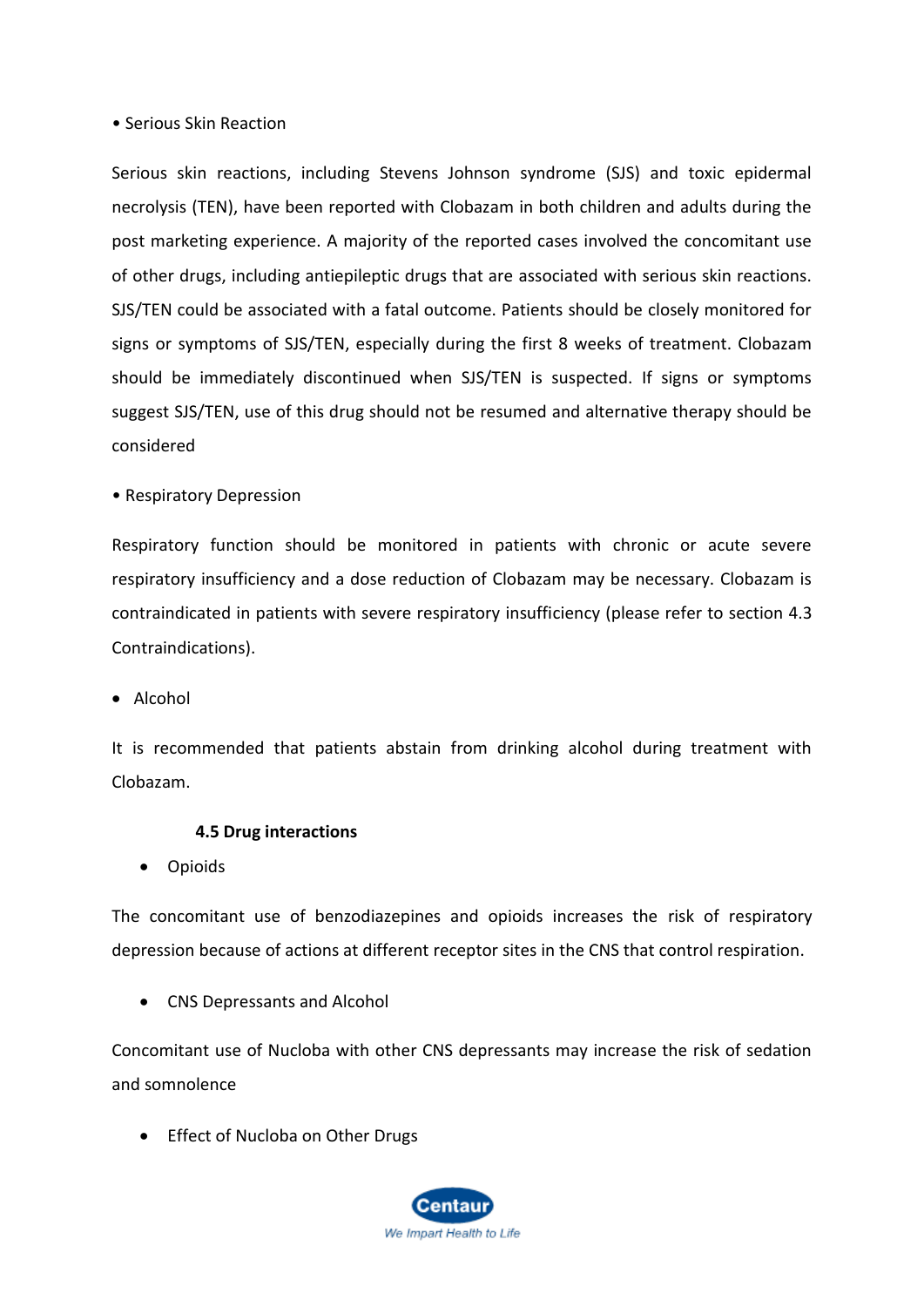### Hormonal Contraceptives

Nucloba is a weak CYP3A4 inducer. As some hormonal contraceptives are metabolized by CYP3A4, their effectiveness may be diminished when given with Nucloba. Additional nonhormonal forms of contraception are recommended when using Nucloba.

#### Drugs Metabolized by CYP2D6

Nucloba inhibits CYP2D6. Dose adjustment of drugs metabolized by CYP2D6 may be necessary.

• Effect of Other Drugs on NUCLOBA

### Strong and moderate inhibitors of CYP2C19

Strong and moderate inhibitors of CYP2C19 may result in increased exposure to Ndesmethylclobazam, the active metabolite of Clobazam. This may increase the risk of doserelated adverse reactions. Dosage adjustment of Nucloba may be necessary when coadministered with strong CYP2C19 inhibitors (e.g., fluconazole, fluvoxamine, ticlopidine) or moderate CYP2C19 inhibitors (e.g., omeprazole).

### **4.6 Use in special population**

- Pediatric: Safety and effectiveness in patients less than 2 years of age have not been established.
- Geriatric: Clinical studies did not include sufficient numbers of subjects aged 65 and over to determine whether they respond differently from younger subjects. However, elderly subjects appear to eliminate Clobazam more slowly than younger subjects based on population pharmacokinetic analysis. For these reasons, the initial dose in elderly patients should be 5 mg/day. Patients should be titrated initially to 10-20 mg/day. Patients may be titrated further to a maximum daily dose of 40 mg if tolerated
- Liver impairment: Lower doses are recommended.

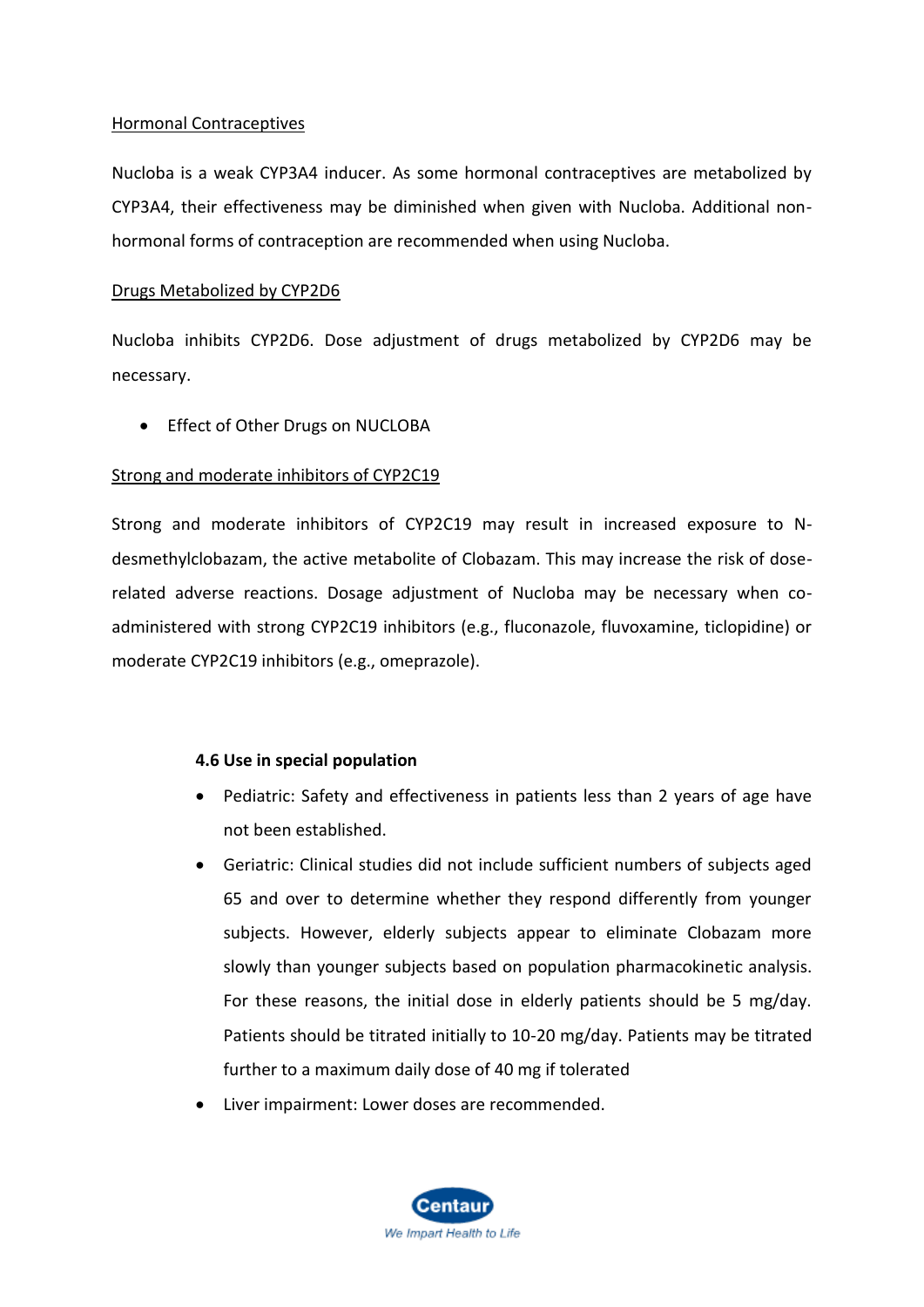- Renal failure: No dose adjustment is required for patients with mild and moderate renal impairment. There is essentially no experience with Nucloba in patients with severe renal impairment or ESRD.
- Pregnancy and lactation: Pregnancy Category C. There are no adequate and well-controlled studies of Nucloba in pregnant women. In animal studies, administration of Clobazam during pregnancy resulted in developmental toxicity, including increased incidences of fetal malformations, at plasma exposures for Clobazam and its major active metabolite, Ndesmethylclobazam, below those expected at therapeutic doses in patients. Nucloba should be used during pregnancy only if the potential benefit justifies the potential risk to the fetus.

Nucloba is excreted in human milk. Because of the potential for serious adverse reactions in nursing infants from Nucloba, a decision should be made whether to discontinue nursing or to discontinue the drug, taking into account the importance of the drug to the mother.

# **4.7 Effects on ability to drive and use machine**

Sedation, amnesia, impaired concentration and impaired muscular function may adversely affect the ability to drive or to use machines. If insufficient sleep duration occurs, the likelihood of impaired alertness may be increased. Patients should be cautioned against engaging in activities requiring complete mental alertness, and motor coordination such as operating machinery until their response to Nucloba is known.

### **4.8 Undesirable effects**

Thrombocytopenia, Tachycardia, Bradycardia, Vertigo, Diplopia, Vomiting, Constipation, Nausea, Weight increased , Decreased appetite , Muscular weakness , Aggression, Insomnia, Irritability, Abnormal behaviour, Dyspnoea, Rash, Pruritus, Hypotension

### **4.9 Overdose**

• Signs and Symptoms of Overdosages

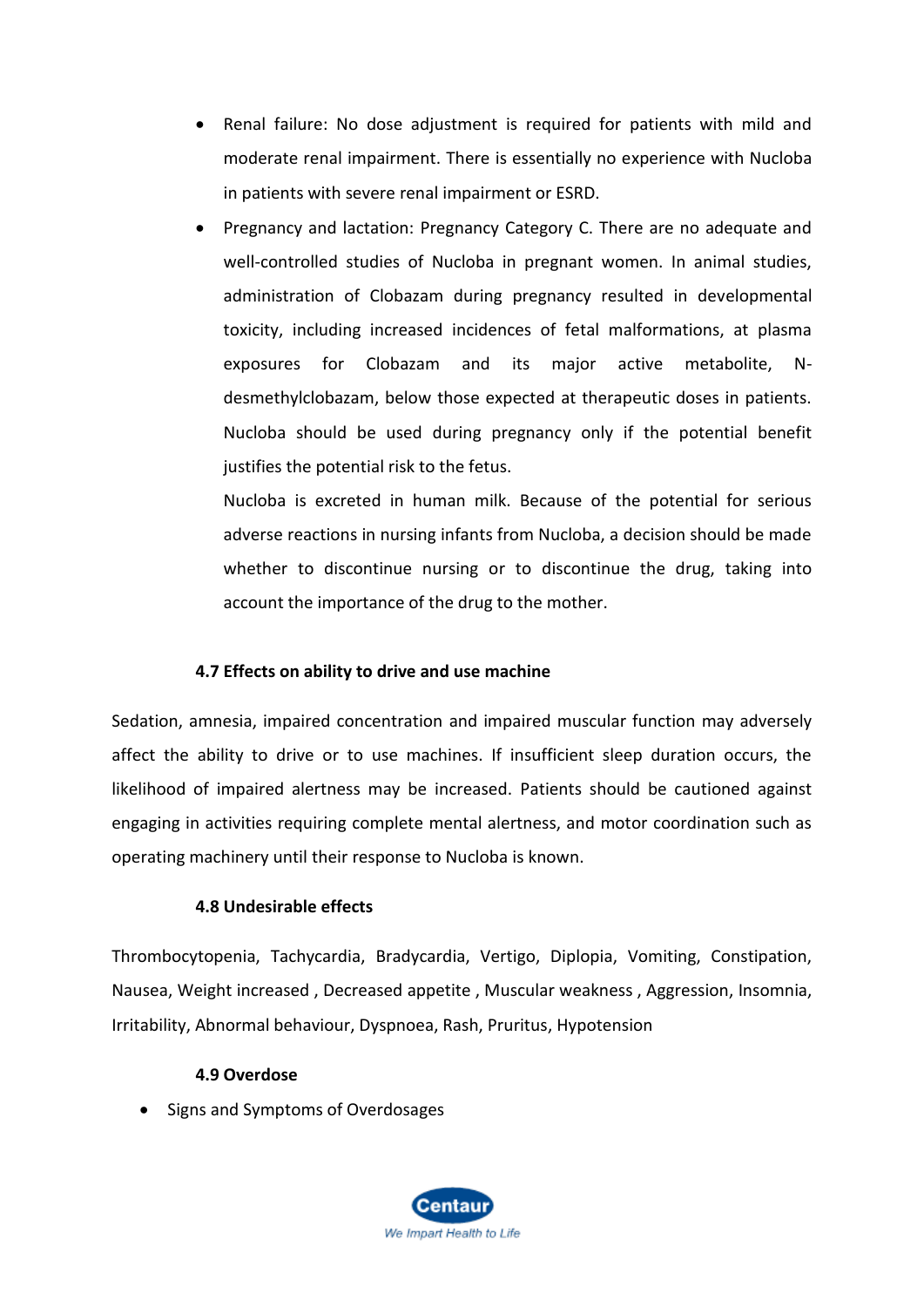Overdose and intoxication with benzodiazepines, including Nucloba, may lead to CNS depression, associated with drowsiness, confusion and lethargy, possibly progressing to ataxia, respiratory depression, hypotension, and, rarely, coma or death. The risk of a fatal outcome is increased in cases of combined poisoning with other CNS depressants, including alcohol.

#### • Management of Overdosages

The management of Nucloba overdose may include gastric lavage and/or administration of activated charcoal, intravenous fluid replenishment, early control of airway and general supportive measures, in addition to monitoring level of consciousness and vital signs. Hypotension can be treated by replenishment with plasma substitutes and, if necessary, with sympathomimetic agents. The efficacy of supplementary administration of physostigmine (a cholinergic agent) or of flumazenil (a benzodiazepine antagonist) in Nucloba overdose has not been assessed. The administration of flumazenil in cases of benzodiazepine overdose can lead to withdrawal and adverse reactions. Its use in patients with epilepsy is typically not recommended.

### **5. Pharmacological properties**

### **5.1 Mechanism of action**

The exact mechanism of action for Clobazam, a 1,5-benzodiazepine, is not fully understood but is thought to involve potentiation of GABAergic neurotransmission resulting from binding at the benzodiazepine site of the GABAA receptor.

### **5.2 Pharmacodynamic properties**

• Effects on Electrocardiogram

The effect of Clobazam 20 mg and 80 mg administered twice daily on QTc interval was evaluated in a randomized, evaluator-blinded, placebo-, and active-controlled (moxifloxacin 400 mg) parallel thorough QT study in 280 healthy subjects. In a study with demonstrated ability to detect small effects, the upper bound of the one-sided 95% cNuclobadence interval for the largest placebo-adjusted, baseline-corrected QTc based on the Fridericia correction method was below 10 ms, the threshold for regulatory concern. Thus, at a dose

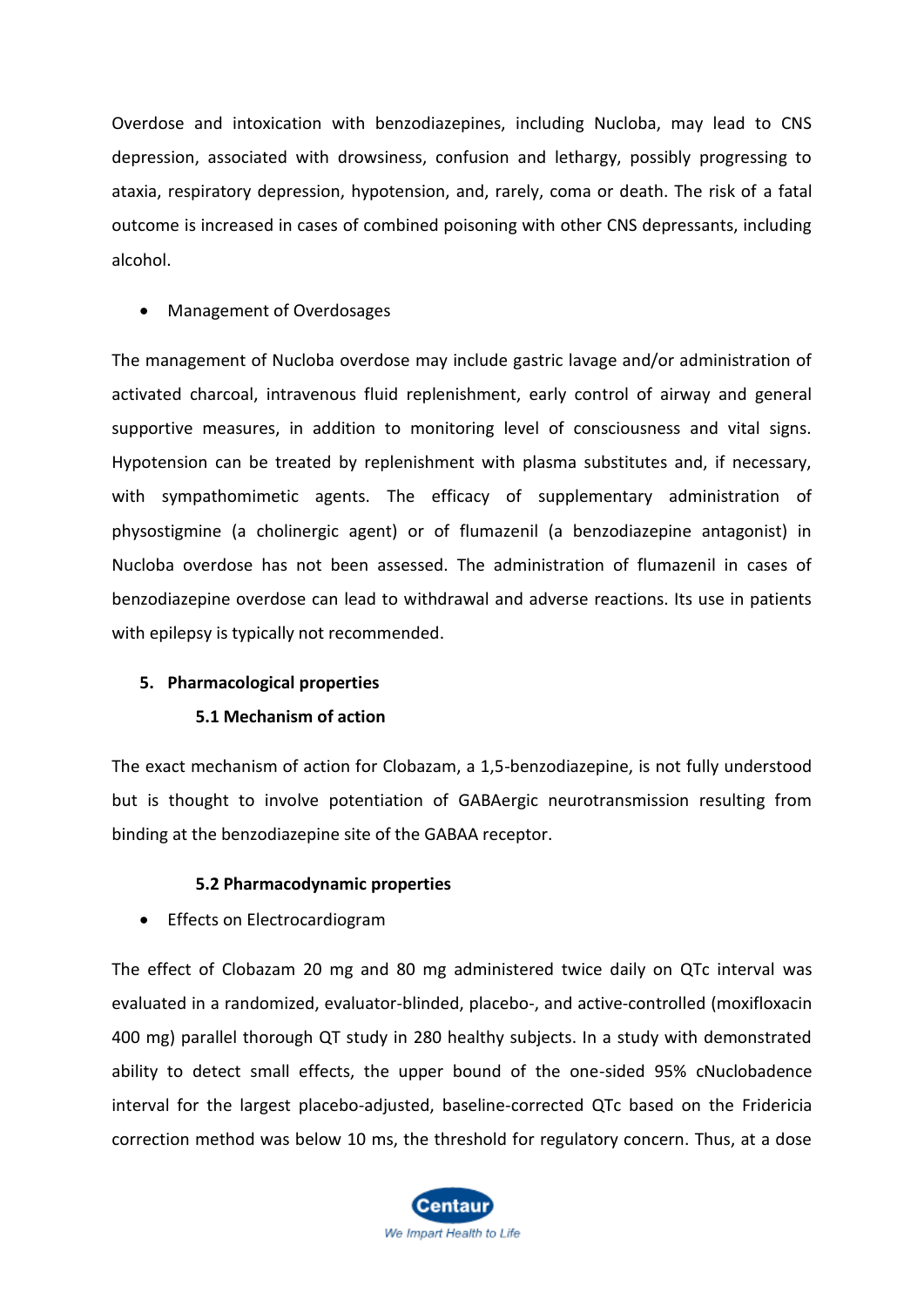two times the maximum recommended dose, Nucloba did not prolong the QTc interval to any clinically relevant extent.

#### **5.3 Pharmacokinetic properties**

• Absorption

Clobazam is rapidly and extensively absorbed following oral administration. The time to peak concentrations (Tmax) of Clobazam tablets under fasted conditions ranged from 0.5 to 4 hours after single- or multiple-dose administrations. The relative bioavailability of Clobazam tablets compared to an oral solution is approximately 100%. After single dose administration of the oral suspension under fasted conditions, the Tmax ranged from 0.5 to 2 hours.

• Distribution

Clobazam is lipophilic and distributes rapidly throughout the body. The apparent volume of distribution at steady state was approximately 100 L. The in vitro plasma protein binding of Clobazam and N-desmethylclobazam is approximately 80-90% and 70%, respectively.

• Metabolism and Excretion

Clobazam is extensively metabolized in the liver, with approximately 2% of the dose recovered in urine and 1% in feces as unchanged drug. The major metabolic pathway of Clobazam involves N-demethylation, primarily by CYP3A4 and to a lesser extent by CYP2C19 and CYP2B6. N-desmethylclobazam, an active metabolite, is the major circulating metabolite in humans, and at therapeutic doses, plasma concentrations are 3-5 times higher than those of the parent compound. Based on animal and in vitro receptor binding data, estimates of the relative potency of N-desmethylclobazam compared to parent compound range from 1/5 to equal potency. N-desmethylclobazam is extensively metabolized, mainly by CYP2C19. N-desmethylclobazam and its metabolites comprise ~94% of the total drugrelated components in urine. Following asingle oral dose of radiolabelled drug, approximately 11% of the dose was excreted in the feces and approximately 82% was excreted in the urine. The polymorphic CYP2C19 is the major contributor to the metabolism of the pharmacologically active N-desmethylclobazam. In CYP2C19 poor metabolizers, levels

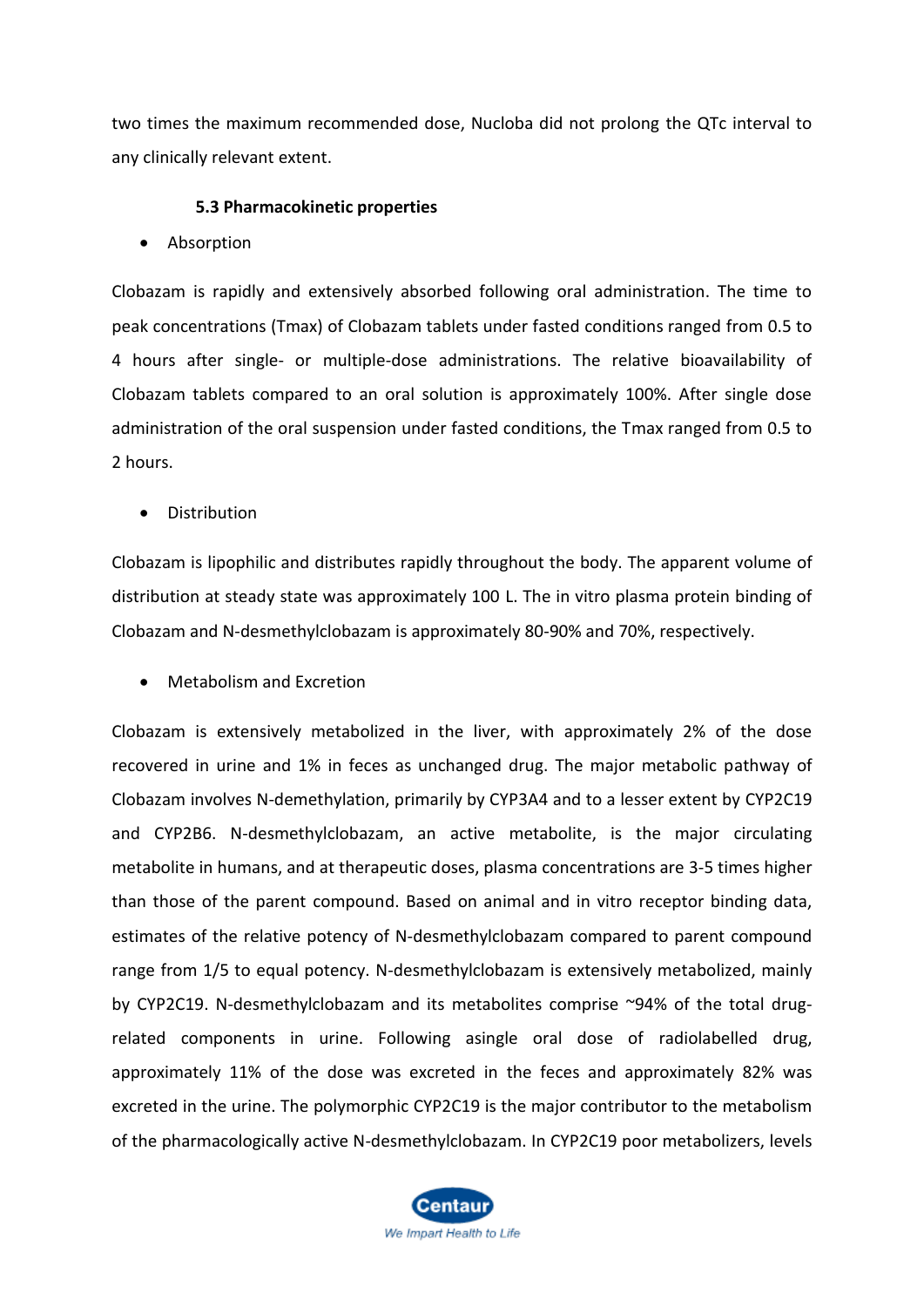of N-desmethylclobazam were 5-fold higher in plasma and 2- to 3-fold higher in the urine than in CYP2C19 extensive metabolizers.

### **6. Nonclinical properties**

### **6.1 Animal Toxicology or Pharmacology**

In a study in which clobazam (0, 150, 450, or 750 mg/kg/day) was orally administered to pregnant rats throughout the period of organogenesis, embryofetal mortality and incidences of fetal skeletal variations were increased at all doses. The low-effect dose for embryofetal developmental toxicity in rats (150 mg/kg/day) was associated with plasma exposures (AUC) for clobazam and its major active metabolite, N-desmethylclobazam, lower than those in humans at the maximum recommended human dose (MRHD) of 40 mg/day.

Oral administration of clobazam (0, 10, 30, or 75 mg/kg/day) to pregnant rabbits throughout the period of organogenesis resulted in decreased fetal body weights, and increased incidences of fetal malformations (visceral and skeletal) at the mid and high doses, and an increase in embryofetal mortality at the high dose. Incidences of fetal variations were increased at all doses. The highest dose tested was associated with maternal toxicity (ataxia and decreased activity). The low-effect dose for embryofetal developmental toxicity in rabbits (10 mg/kg/day) was associated with plasma exposures for clobazam and N-desmethylclobazam lower than those in humans at the MRHD.

Oral administration of clobazam (0, 50, 350, or 750 mg/kg/day) to rats throughout pregnancy and lactation resulted in increased embryofetal mortality at the high dose, decreased pup survival at the mid and high doses and alterations in offspring behavior (locomotor activity) at all doses. The low-effect dose for adverse effects on pre-and postnatal development in rats (50 mg/kg/day) was associated with plasma exposures for clobazam and N-desmethylclobazam lower than those in humans at the MRHD.

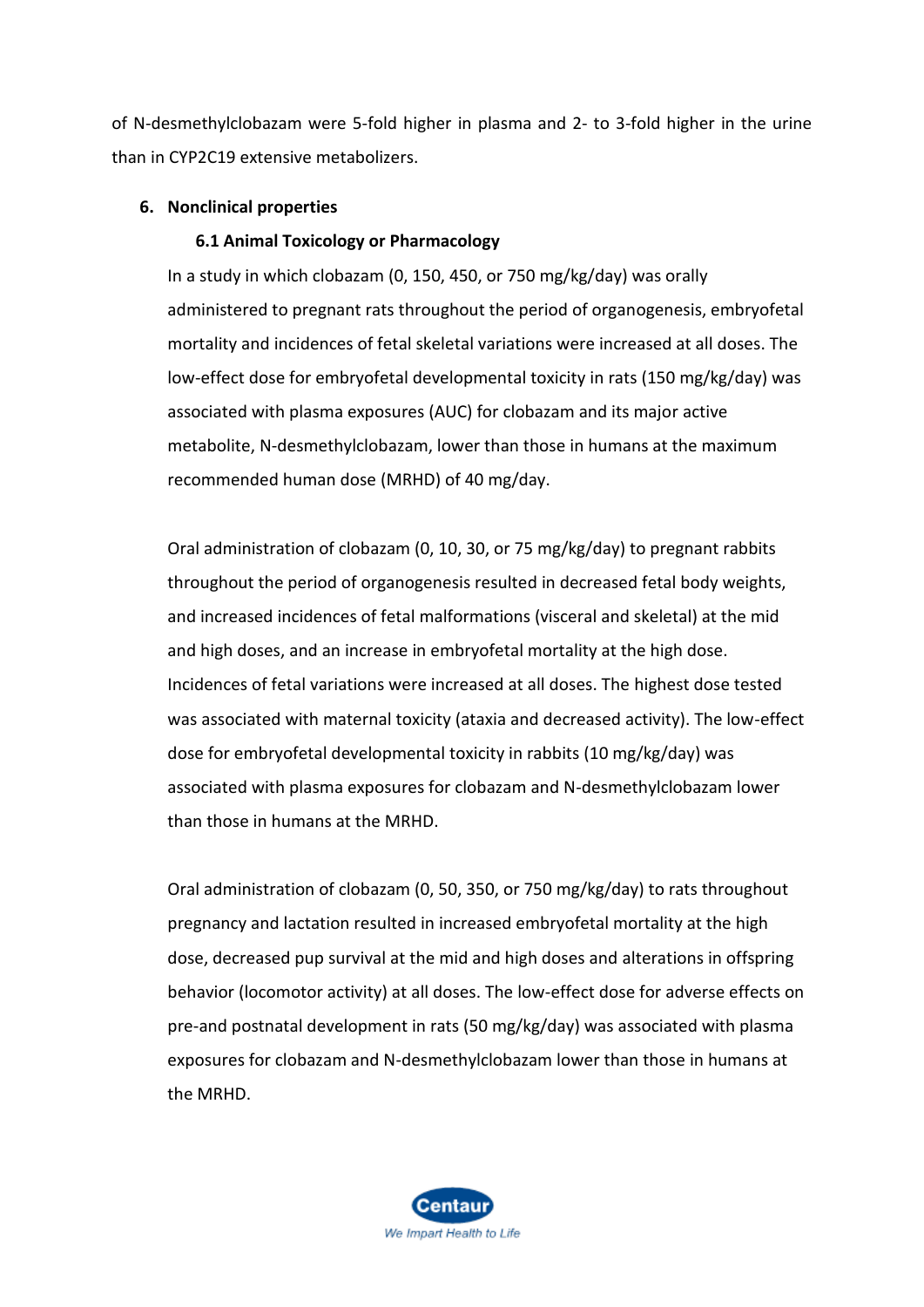#### **7. Description**

Clobazam is a 1,5-benzodiazepine and partial gamma-aminobutyric acid (GABA) receptor agonist, with anxiolytic, sedative, and anticonvulsant activities. Clobazam binds to a specific site, distinct from the inhibitory neurotransmitter GABA binding site, on the benzodiazepine-GABA-A-chloride ionophore receptor complex located in the central nervous system (CNS). This binding causes an allosteric modification of the receptor and enhances the affinity of GABA to the receptor leading to an increase in the opening of chloride-channels. This leads to an increase in chloride ion conductance, neuronal hyperpolarization, inhibition of the action potential and a decrease in neuronal excitability.

Clobazam is a DEA Schedule IV controlled substance. Substances in the DEA Schedule IV have a low potential for abuse relative to substances in Schedule III. Clobazam is a benzodiazepine that is used as an anticonvulsant in the therapy of severe childhood epilepsy. Therapy with clobazam has not been associated with serum aminotransferase elevations, and clinically apparent liver injury from clobazam has yet to be reported and must be rare, if it occurs at all.



#### **8. Pharmaceutical particulars**

.

### **8.1 Incompatibilities**

There are no known incompatibilities.

**8.2 Shelf-life**

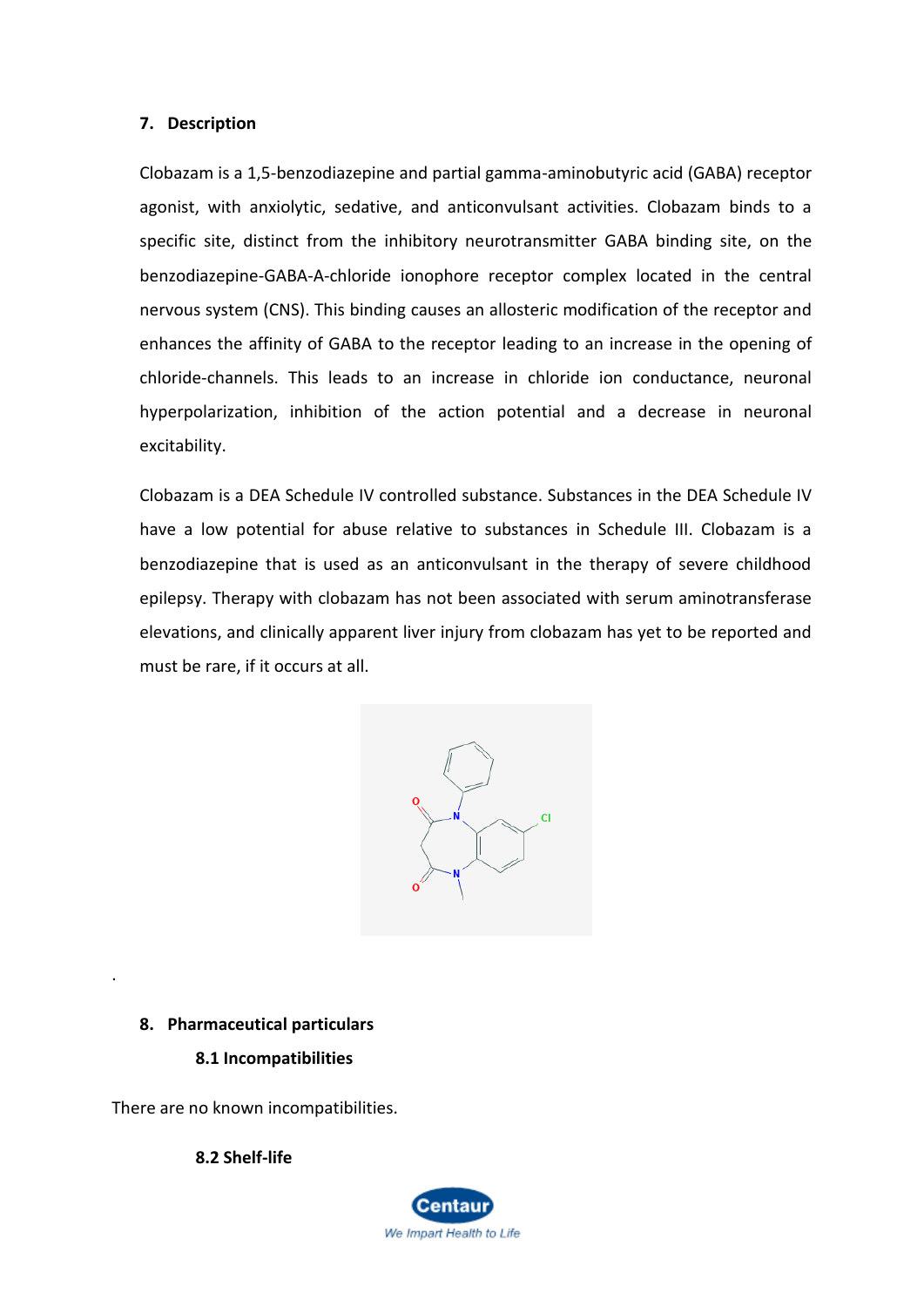24 months.

# **8.3 Packaging Information**

Nucloba is available in the pack of 10 tablets.

# **8.4 Storage and handling instructions**

Store Nucloba tablets in a dry place

## **9. Patient Counselling Information**

## **9.1 Adverse Reactions**

Refer part 4.8

**9.2 Drug Interactions**

Refer part 4.5

**9.3 Dosage**

Refer part 4.2

**9.4 Storage**

### Refer part 8.4

**9.5 Risk Factors**

Refer part 4.4

**9.6 Self-monitoring information**

#### NA

**9.7 Information on when to contact a health care provider or seek emergency help**

Patients are advised to be alert for the emergence or worsening of the adverse reactions and contact the prescribing physician.